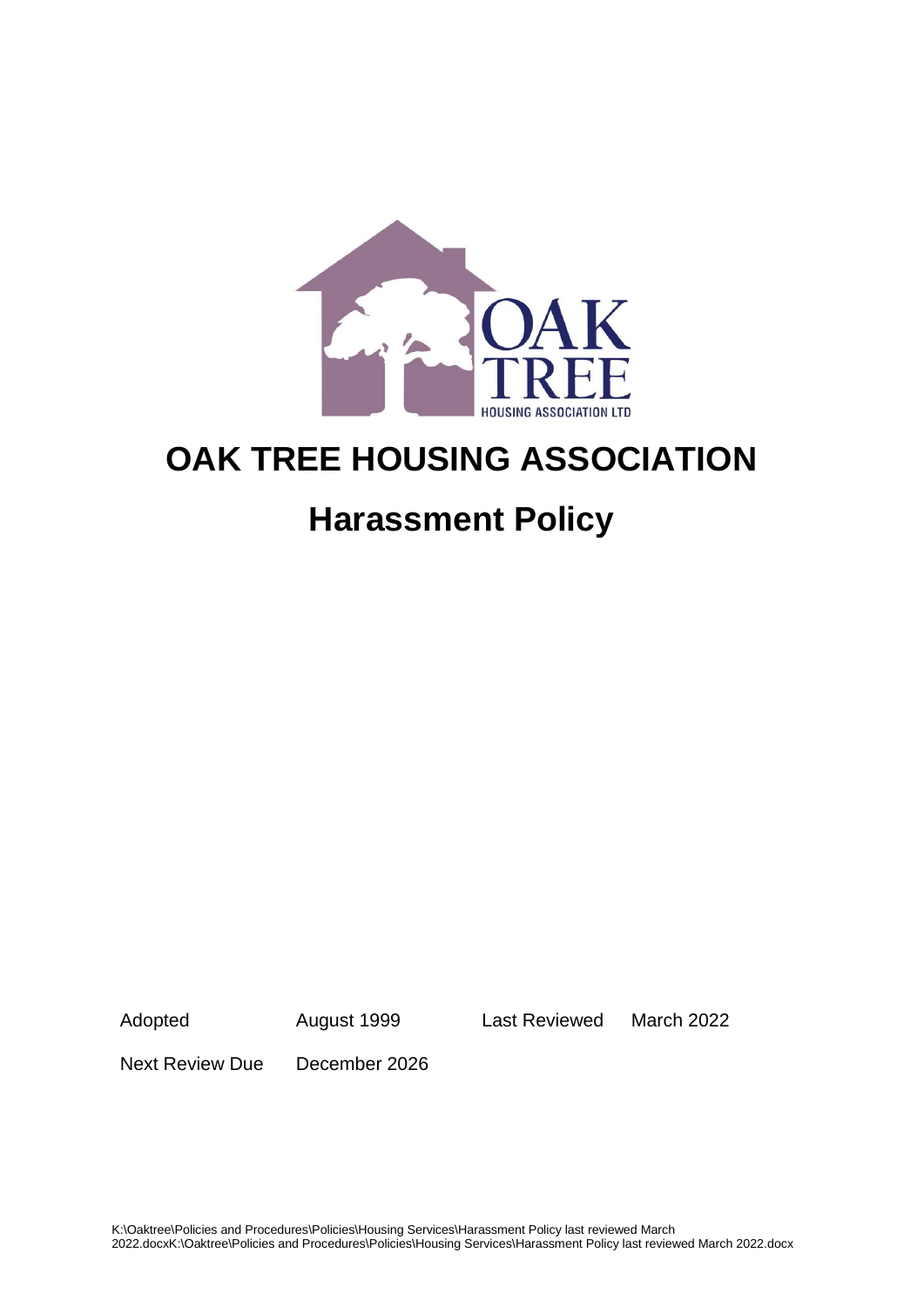## **1.0 INTRODUCTION**

- 1.1 This generic harassment policy relates to the harassment of tenants and applicants. It draws together parts of the Allocations Policy, Estate Management Policy, and Equalities Policy. The Harassment Policy ties together the key elements from other policies, which relate to the harassment of association tenants. The Allocations Policy covers the aspect of potential rehousing of victims of harassment. The Estate Management Policy covers the action against the perpetrator and the enforcement of tenancy conditions as well as dealing with anti-social behaviour on a strategic basis. The Equalities Policy covers the aims of the association in promoting equality and taking action to end discrimination.
- 1.2 The Association will not tolerate harassment on any grounds including harassment because of a protected
- 1.3 For the purposes of this policy, harassment is defined as 'unacceptable behaviour targeted at an individual or family that is unwanted, unreciprocated, and is regarded as offensive by the recipient, whether or not the harasser intended to be offensive'.

## **2.0 POLICY AIMS**

- 2.1 To draw together a number of policies to provide clear guidelines for dealing with cases of harassment.
- 2.2 To provide guidance on proactive steps to reduce the incidents of harassment.
- 2.3 To ensure that staff react in a sensitive and effective manner to complaints of harassment.

## **3.0 POLICY PRINCIPLES**

- 3.1 Complaints of harassment must be made formally in writing. Staff will assist the victim to make a formal complaint if this is required.
- 3.2 Complaints will be dealt with by the Housing Officers, under supervision of the Senior Housing Officer. Any decision on the award of discretionary points in relation to an application for re-housing will be made by the Housing Manager in line with the Allocations Policy.
- 3.3 Cases will be treated sensitively and the victim's statements will be assumed initially to be true unless disproved. The victim will be kept fully informed of each stage of the assessment of their case.
- 3.4 The victim's wishes will be given paramount consideration at all stages when dealing with a complaint. Their co-operation in any action against a perpetrator will be requested, but not required. They will be involved in the development of an action plan to deal with the harassment.
- 3.5 Steps will be taken promptly to remove sources of distress such as graffiti or damage.
- 3.6 The level of urgency of the response will depend on the seriousness of the case. A multi-agency response will be invoked if appropriate.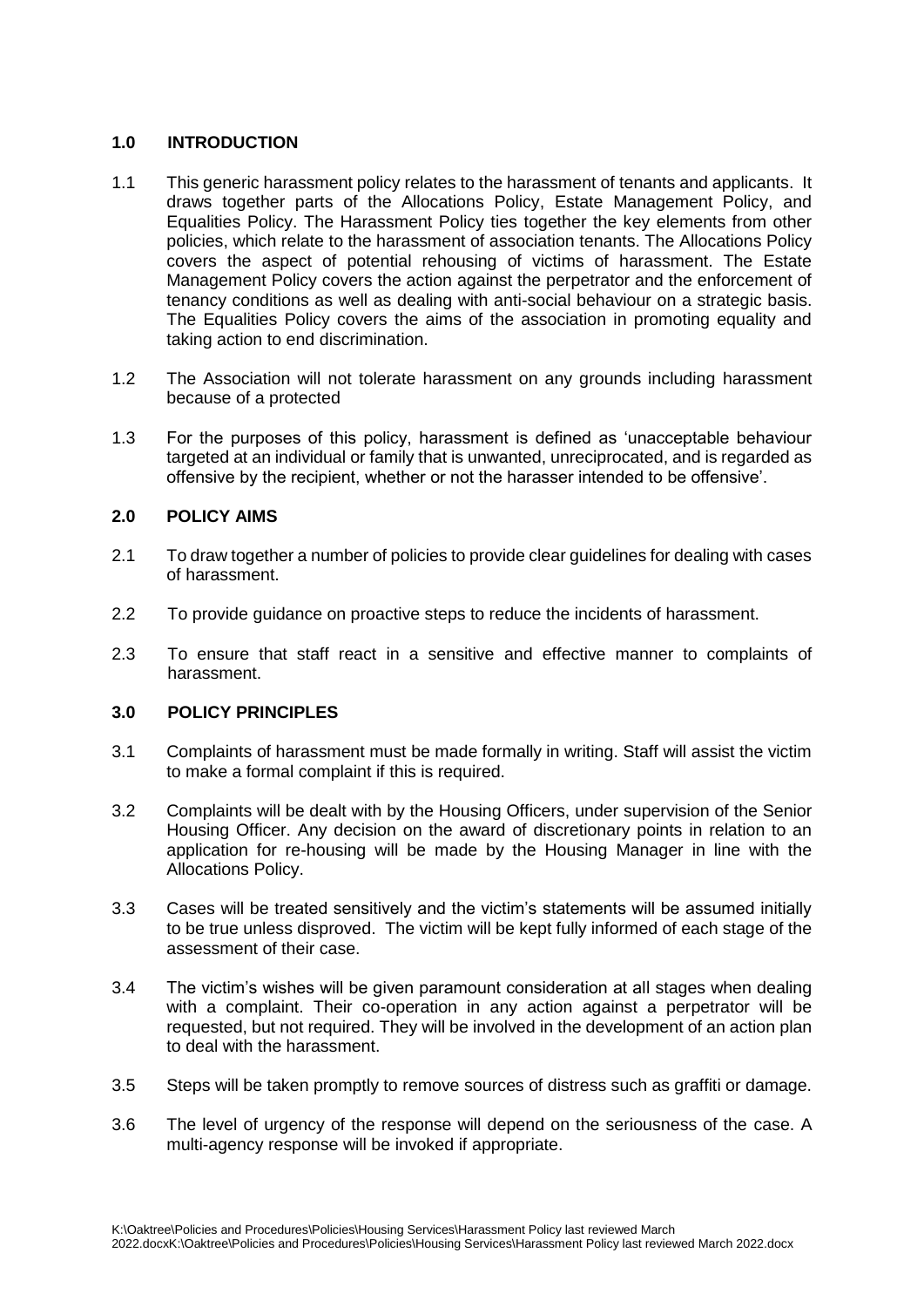- 3.7 Where verification is available it shall be sought from the police, community wardens, ASIST Team, & other witnesses if available. In cases where intimidation is a factor, the use of professional witnesses may be considered. The lack of evidence in itself will not determine how a case is dealt with, but may be a factor in any decision taken.
- 3.8 The victim will be given appropriate support and information on counselling or support services, which may assist them.

### **4.0 RESPONSE TO HARASSMENT COMPLAINTS**

The response will depend on the following factors: -

- The urgency of the situation and the continuing risk to the victim posed by the perpetrator of the harassment.
- The seriousness of the allegations.
- The wishes of the victim once all the options have been advised.
- The tenure of the perpetrator.

The following secondary factors may also be taken into account where relevant: -

- The level of evidence available to support the case.
- The willingness of the victim to co-operate with proposed action in line with the policy. This may include their willingness to consider a 'like for like' transfer or action against the perpetrator where this is reasonable in the light of the circumstances of the case.
- Any responsibility the victim may have for provoking the harassment where this is reasonable.
- The tenancy record.

The range of available responses will include the following: -

### **4.1 Re-housing**

In the most serious and urgent of cases involving tenants where there is a risk of violence to the tenant or their household, an urgent management allocation will be considered. Where there is no accommodation available within the associations own stock the association can seek assistance from other local landlords and can refer the tenant to the emergency homeless accommodation offered by Inverclyde Council. Any management allocation will normally be considered on a 'like for like' basis.

#### **4.2 Joint Complaint to the Police**

Where a criminal act has been committed the Association will support the victim in making a complaint to the Police.

Hate Crime is any criminal offence committed against an individual or property that is motivated (wholly or partly) by a person's hatred of someone because of his or her actual or perceived race, religion, transgender identity, sexual orientation or disability.

The Association will assist victims who believe that they have suffered from a Hate Crime to report it as such to the Police.